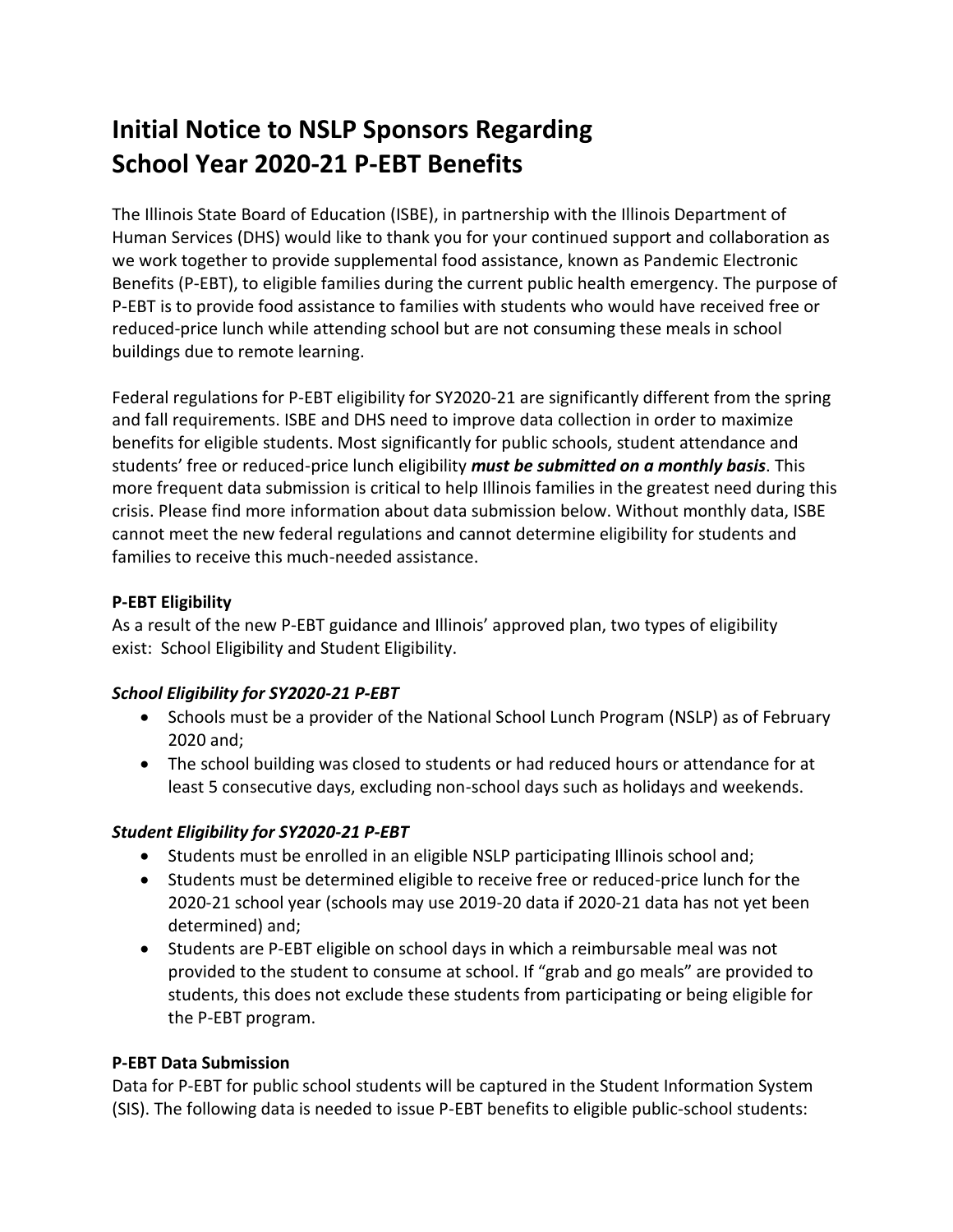- **Student Eligibility –** Student FR Indicator in SIS for non-CEP schools. This is not a factor if the school is participating in CEP, as all students enrolled in CEP schools are eligible.
- **P-EBT Eligible School Days –** ISBE will use the Illinois P-EBT Qualified Sponsor Survey in WINS and *monthly* student attendance data in SIS to determine eligible P-EBT benefit days. ISBE strongly encourages school districts to update attendance data in SIS *on a monthly basis* so that P-EBT benefits maybe regularly provided to students in need.
- **Student Mailing Address –** Student's current mailing address in SIS will be used to mail the P-EBT card to the student directly. Please ensure that the address provided is the current mailing address for the student.

Data for P-EBT for nonpublic school students will be captured in the Web-Based Illinois Nutrition System (WINS). The following data is needed to issue P-EBT benefits to eligible nonpublic school students:

- **Student Eligibility** Nonpublic schools will be asked to create a monthly file for only eligible P-EBT students. For non-CEP schools, this will include students eligible for free or reduced-price meals. For any CEP school, as all enrolled students are P-EBT eligible, please upload all enrolled students.
- **P-EBT Eligible School Days –** ISBE will use the Illinois P-EBT Qualified Sponsor Survey in WINS and the number of P-EBT eligible days as submitted in WINS to determine eligible P-EBT benefit days.
- **Student Mailing Address –** Student's current mailing address, as submitted in WINS for eligible students, will be used to mail the P-EBT card to the student directly. Please ensure that the address provided is the current mailing address for the student.

We ask eligible schools to begin outreach with families to update student eligibility, attendance and mailing address to prepare for this data collection. The data collection will begin no later than February 1, 2021, and any data submitted to ISBE by February 25, 2021 will be included in the first data shared with DHS for processing the first issuances for this round of P-EBT. Students included in this first data share should expect to receive their P-EBT benefit card in the mail in March 2021. Data collection will be ongoing through the end of the school year, with ISBE sharing data monthly collected through the 25<sup>th</sup> of each month with DHS on the 1<sup>st</sup> of the following month. Families in need successfully receiving P-EBT benefits depends on accurate and timely data from eligible schools.

More guidance, sample notification to families, and instructional webinars will be made available in the next few weeks.

P-EBT benefits were first issued in the spring (March through June 2020), as well as in the fall (August through September 2020), to more than 620,000 Illinois students, totaling more than \$339 million. P-EBT is authorized by the Families First Coronavirus Response Act Public Law 116- 159 (Continuing Resolution), for Federal Fiscal Year 2021 (ending September 30, 2021). The P-EBT program will remain active as long as the Federal Public Health Emergency exists. When the Federal Public Health Emergency ends, the P-EBT program will also end. Thank you for your